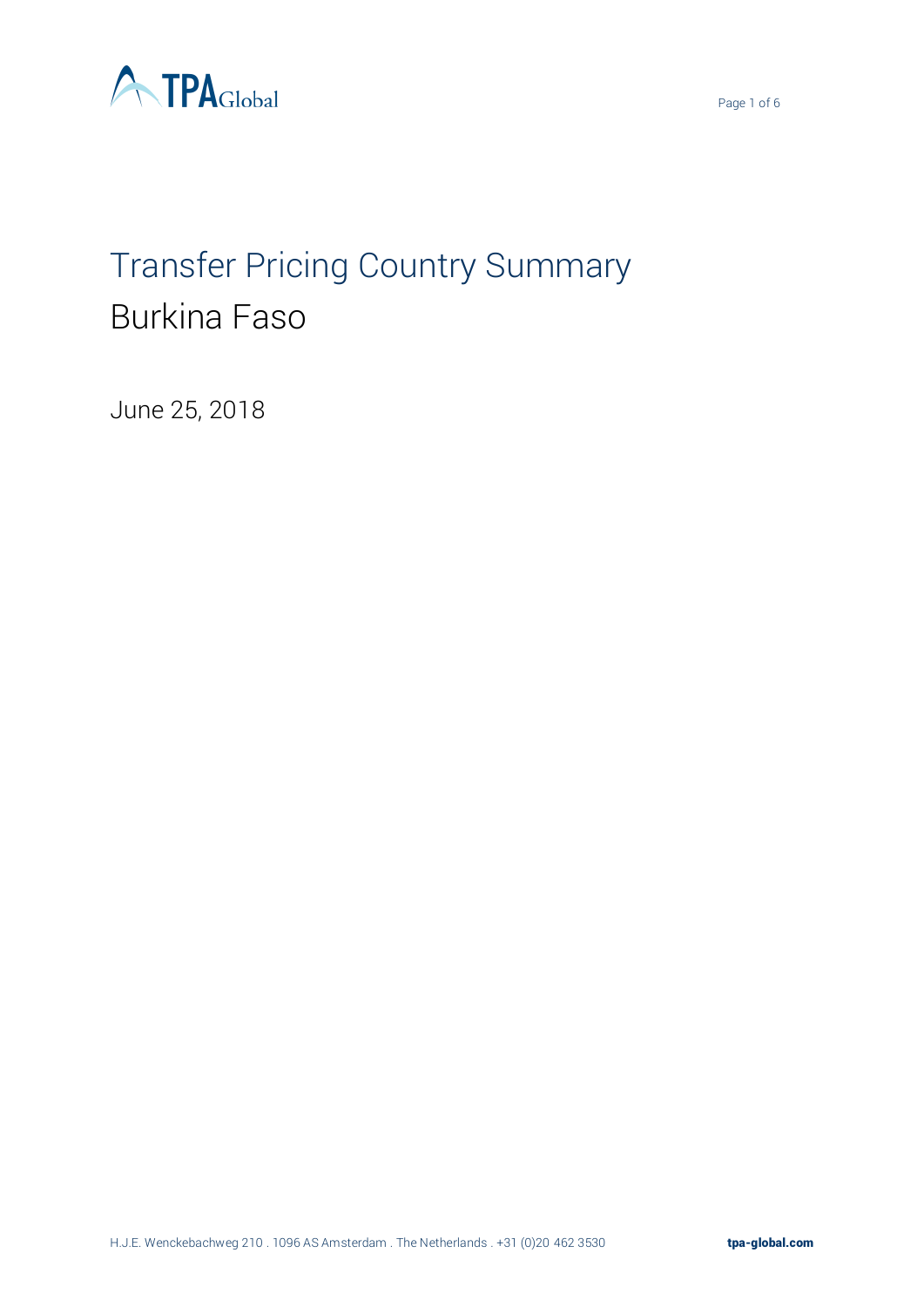

# Legislation

## Existence of Transfer Pricing Laws/Guidelines

After 2010, some provisions regarding transfer pricing were inserted in the Corporate Income Tax Act (CGI) and in the Tax Procedures Book in Burkina Faso.

By virtue of Article 22CGI and 82 CGI, in determining the tax base from industrial and commercial transactions, profits indirectly transferred through an increase or decrease in the transfer price or by any other means by resident companies, dependent or controlled by non-resident company(s) are included in the accounts and taxed accordingly. In the absence of a particular means/methodology to derive the actual price, the taxable income is determined by a comparison of the income derived by independent enterprises carrying out similar transactions under similar operating circumstances in the open market.

Article 4 of the Tax Procedure Book further introduced an obligation for taxpayers to provide documentation to substantiate their transactions with associated companies, if during an audit or tax investigation, the tax authority concludes that the taxpayer made an indirect transfer of profit.

In a bid to enforce its Transfer Pricing rules, Burkina Faso is a member of the Global Forum on Transparency and Exchange of Information for Tax Purposes and hence participates in the peer review process, which encourages all countries to adopt an effective exchange of information in tax matters. The latest review was published in 2016 and rated Burkina Faso overall "largely compliant."

The 2017 budget law on its part contained new provisions to combat fraud and tax evasion, in a bid to enhance revenue mobilization, including:

- (i) Steps to combat transfer pricing, in particular the lowering of selling prices from mining products or raw materials by using stock market quotations; and limits on the deduction of overhead costs;
- (ii) the inclusion of additional documentation for VAT reimbursement credits, with the aim of ensuring that the transactions actually have taken place;
- (iii) modification of the third-party notification procedures, in order to compel financial structures and any third party to comply with the instructions of the DGI;
- (iv) establishment of a legal requirement that a unique financial identification number (IFU) must be assigned, and making it mandatory for banks and financial institutions to include the IFU identification documents for commercial and professional account holders; and,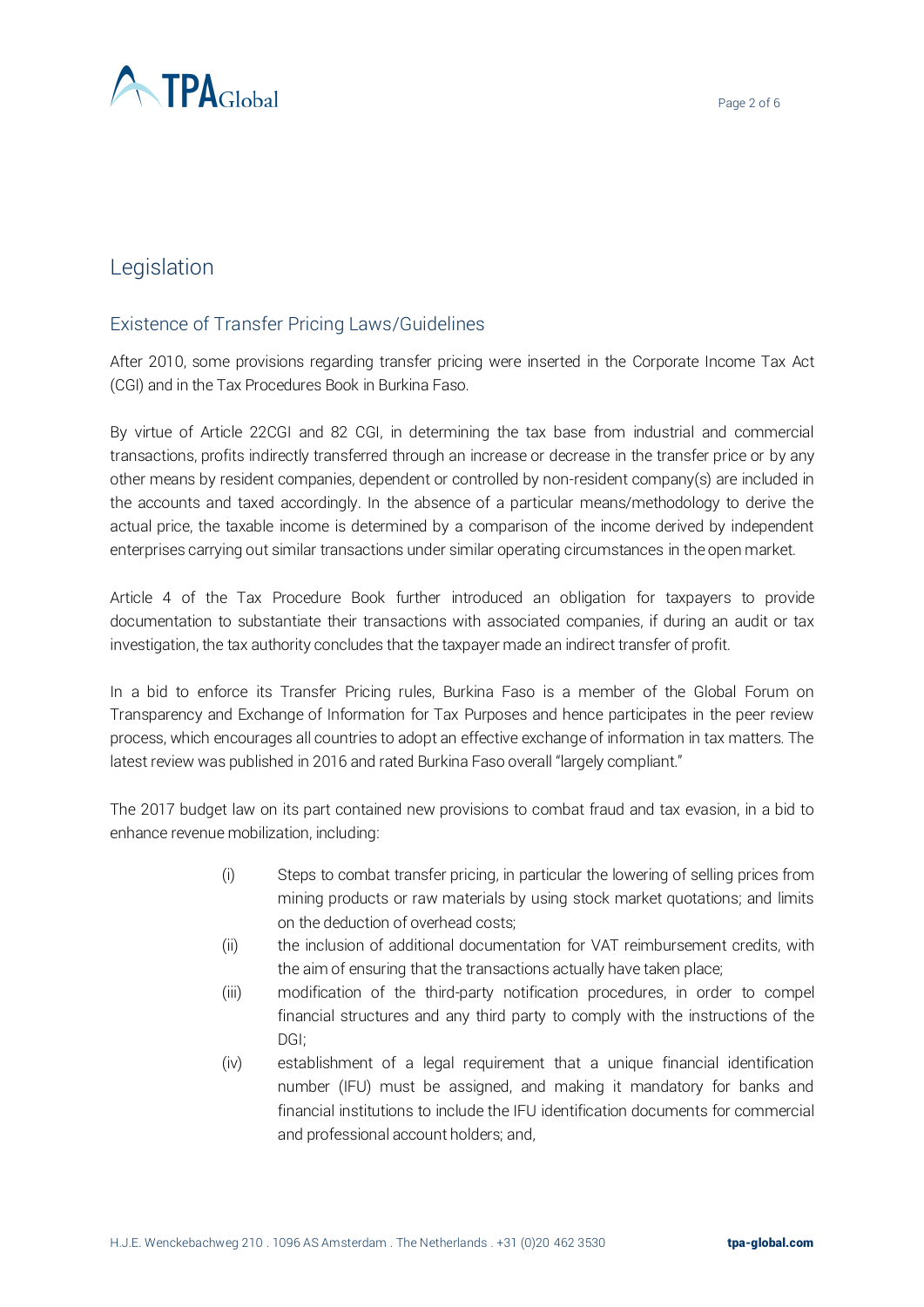

(v) Elimination of exemptions from registration fees for deeds and transfers granted to semi-public companies, in order to ensure equal treatment with other commercial companies.

Additional measures are planned for the 2018 budget law, drawing on TA provided by the IMF and other international partners.

## Definition of Related Party

Per the aforementioned regulation, the criteria for determining the relationship between a resident and non-resident enterprise stems from dependence and control of the resident company by the foreign entity, in line with the OECD guidelines. The code however does not quantify the level of dependence and control, but leaves it to be determined by the tax authorities during audits, principally on a case-by-case basis.

## Transfer Pricing Scrutiny

TP scrutiny is common in the mining sector. Through a report made January 30, 2013, the Directorate General of Taxes in Burkina Faso outlined the major concerns on tax management and collection for the tax administration. On transfer Pricing, the tax authorities solicited technical help and partnership (from France) to curb tax avoidance and evasion. Fiscal information exchange with foreign countries was noted very poor, whereas huge volumes of mineral exploitation and other transactions are conducted with foreign multinational enterprises and their subsidiaries based in Burkina Faso. In this bid, the tax authority solicits technical assistance in the drafting of legislation and strategies to fight against tax avoidance, especially through transfer pricing. Thus, it's membership at the Global Forum on Transparency and Exchange of Information for Tax Purposes.

## Transfer Pricing Penalties

There are no specific Transfer Pricing penalties mentioned in the General Tax Code of Burkina Faso. However, general penalties on tax non-compliance may be charged by virtue of Article 22 CGI, which constitute:

• A fine of up to 100,000 FCFA for the destruction of tax documentation and accounting records before the 4-years revision term;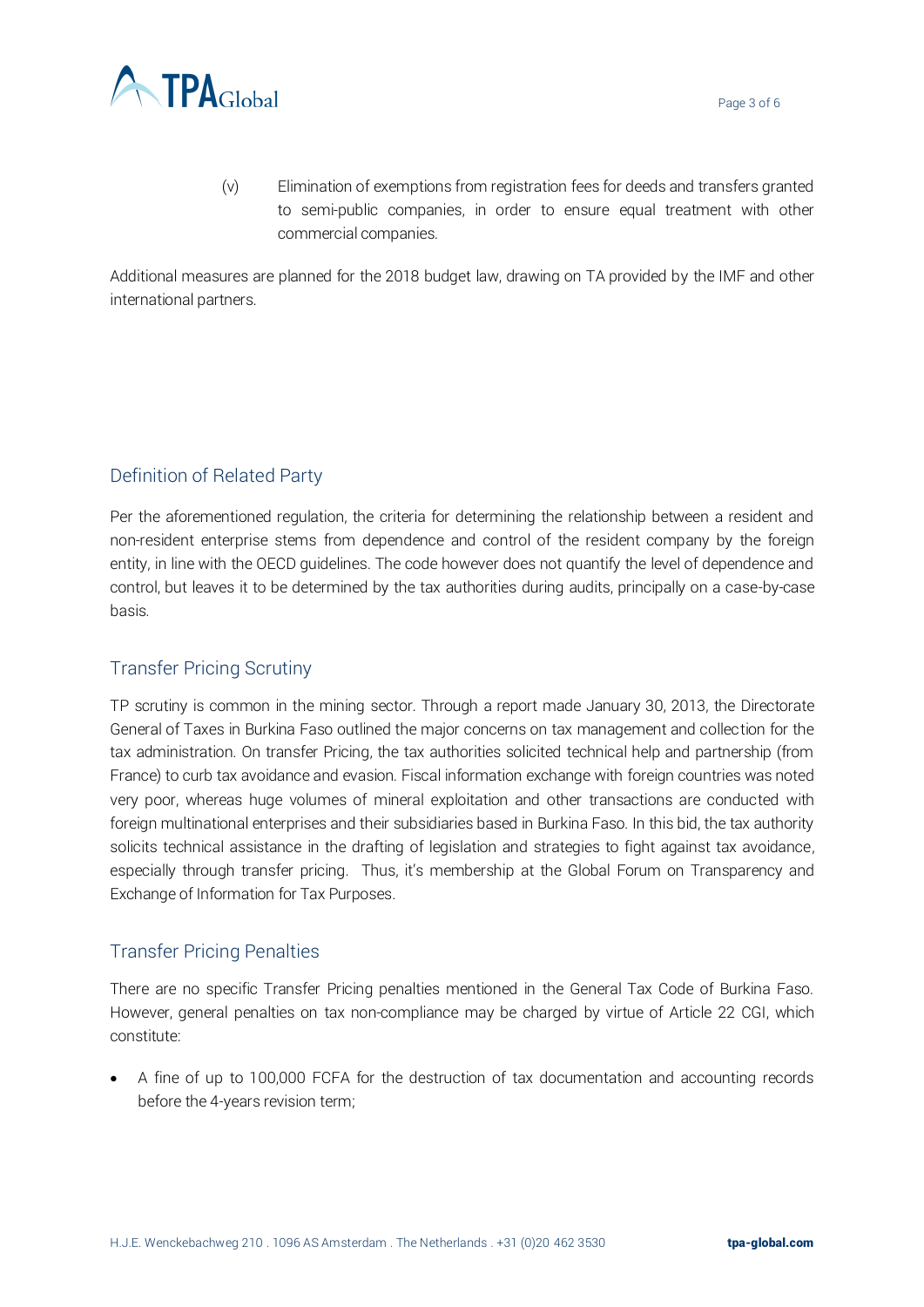

- A 50,000FCFA fine on refusal to disclose the accounting books; and other documents used as basis in determining the income tax within 10days after a formal request by the tax inspectors. This may be increased by 100% in case of recidivism (Article 148 of CGI); and,
- Any violation or non-compliance of the provision to submit documents substantiating the tax return is punishable with penalties from 100,000 FCFA per month of the delay to 500,000FCFA per year depending on the situation (Article 17 of CGI).

### Advance Pricing Agreement (APA)

There is currently no regulation for Advanced Pricing Agreement.

## Documentation and Disclosure Requirements

### Tax Return Disclosures

There is no specific Transfer pricing documentation or declaration requirements in the code.

However, by virtue of Art 16 CGI, taxpayers whose operations amounts to an annual turnover equal to or more than 50 million FCFA (placed under real profits) are required to report to the Tax authorities the total taxable income for the year or the previous year.

Companies operating in two or more States (Burkina Faso and abroad), whose headquarter is located outside Burkina Faso must report to the Directorate of Taxes of the State, stating its annual income, and its overall operations; usually three months after its fiscal year.

Where the accounting records of related parties do not accurately distribute the profit or loss incurred during the fiscal year, such profit or loss if applicable must be distributed in a pro-rata bases, in proportion to the overall turnover achieved in each state or, by an agreement with the Tax Office, or by any other process for an equitable distribution.

And, by virtue of Article 19 CGI, upon request by the tax authority during audits, all accounting records, inventories, copies of letters, profits and loss statements and invoices from expenses incurred must be presented to justify the accuracy of the results shown in the return.

#### Tax Return Documentation

In general, Art 17 CGI stipulates enterprises subject to the General accounting code (OHADA Accounting System) of Burkina Faso are required to include the following documents in their tax return documentation for the financial year:

Page 4 of 6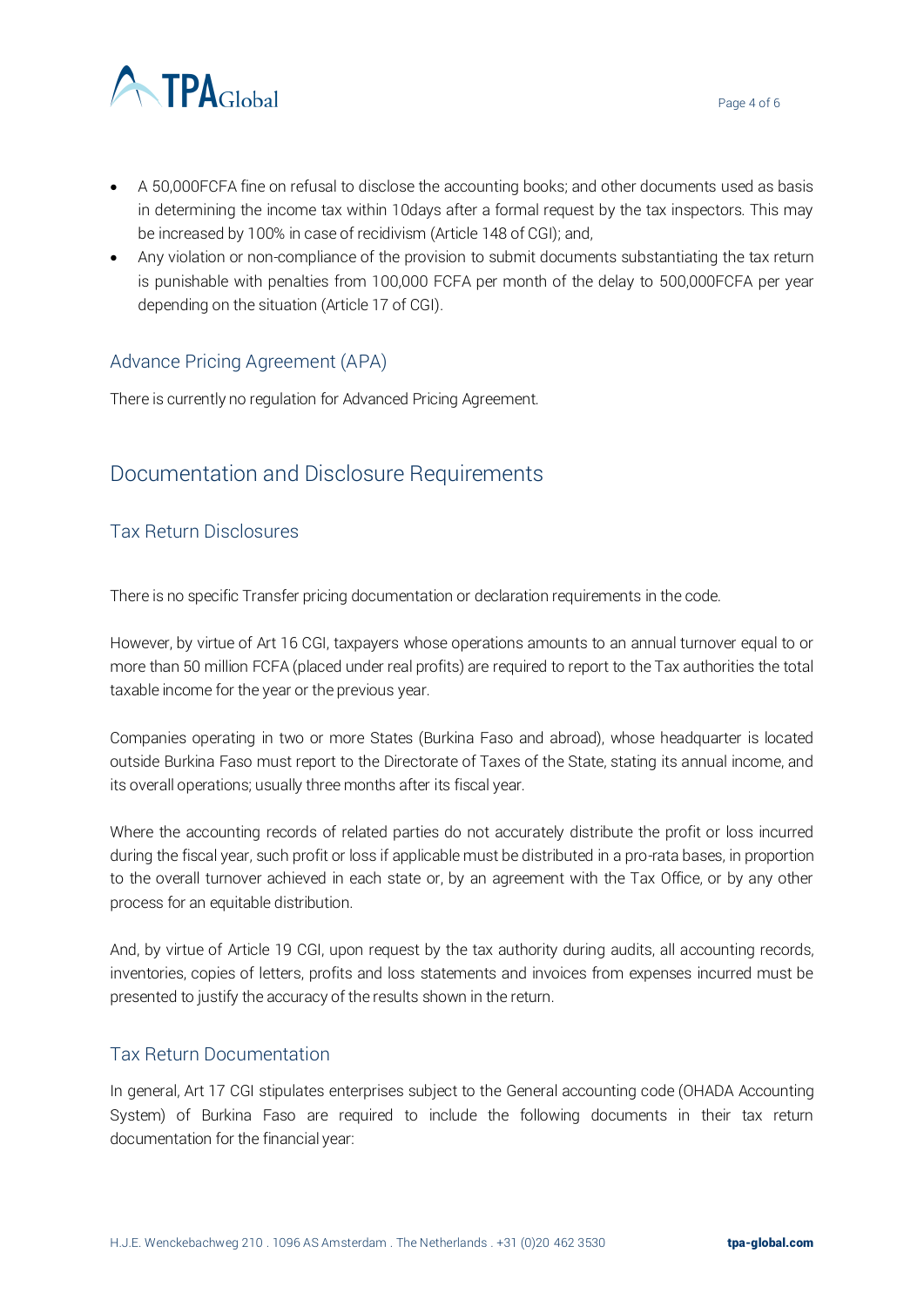

- The company' balance sheet;
- A tabulation of sales, purchases, and balances;
- Detailed fixed assets and depreciation state;
- A statement of provisions in the balance sheet with precise indication of their purpose;
- A table determining the taxable income; incomes available and assigned to the company;
- A detailed statement of overhead; salaries, commissions, fees, etc. and;
- And for industrial companies, the list of major clients including the following information: identity, full address, and annual purchases. Every industrial, commercial or agricultural company headquartered in Burkina Faso must also keep its accounting documents at the Company's head quarter;
- A declaration of the related enterprises and the extent of the application of the arm's length principle to their domestic transactions and transactions involving a tax haven/non-cooperative jurisdiction.

However, these rules do not apply to foreign enterprises having a contractual relationship with private, and state owned corporations for a limited period.

#### Level of Documentation

The level of documentation tendered during tax audits is generally strict and thus, non-compliance may trigger penalties:

Non-declaration of the real profits by enterprises are levied a fine of 25% of the amount due and 50% in case of a repeat non-declaration. A fine is also applicable to people who deliberately do not file the required documentation to substantiate the taxes declared.

#### Record Keeping

In general, tax documentation and accounting records must be preserved for a minimum period of four years (Article 148 CGI). Non-compliance of this time frame may trigger a fine of up to 100, 000FCFA.

#### Language for Documentation

There is no specific stipulation for a language to be used in drafting the TP documentation. However, tax and accounting documentation per Art 19 (Para 2) must be drafted in French.

#### Small and Medium Sized Enterprises (SMEs)

There is no legislation in the code on Small and Medium sized enterprises in relation to Transfer Pricing.

#### Deadline to Prepare Documentation

By virtue of Article 16 of the code, tax declaration are filed annually, within three months following close of the company's financial year.